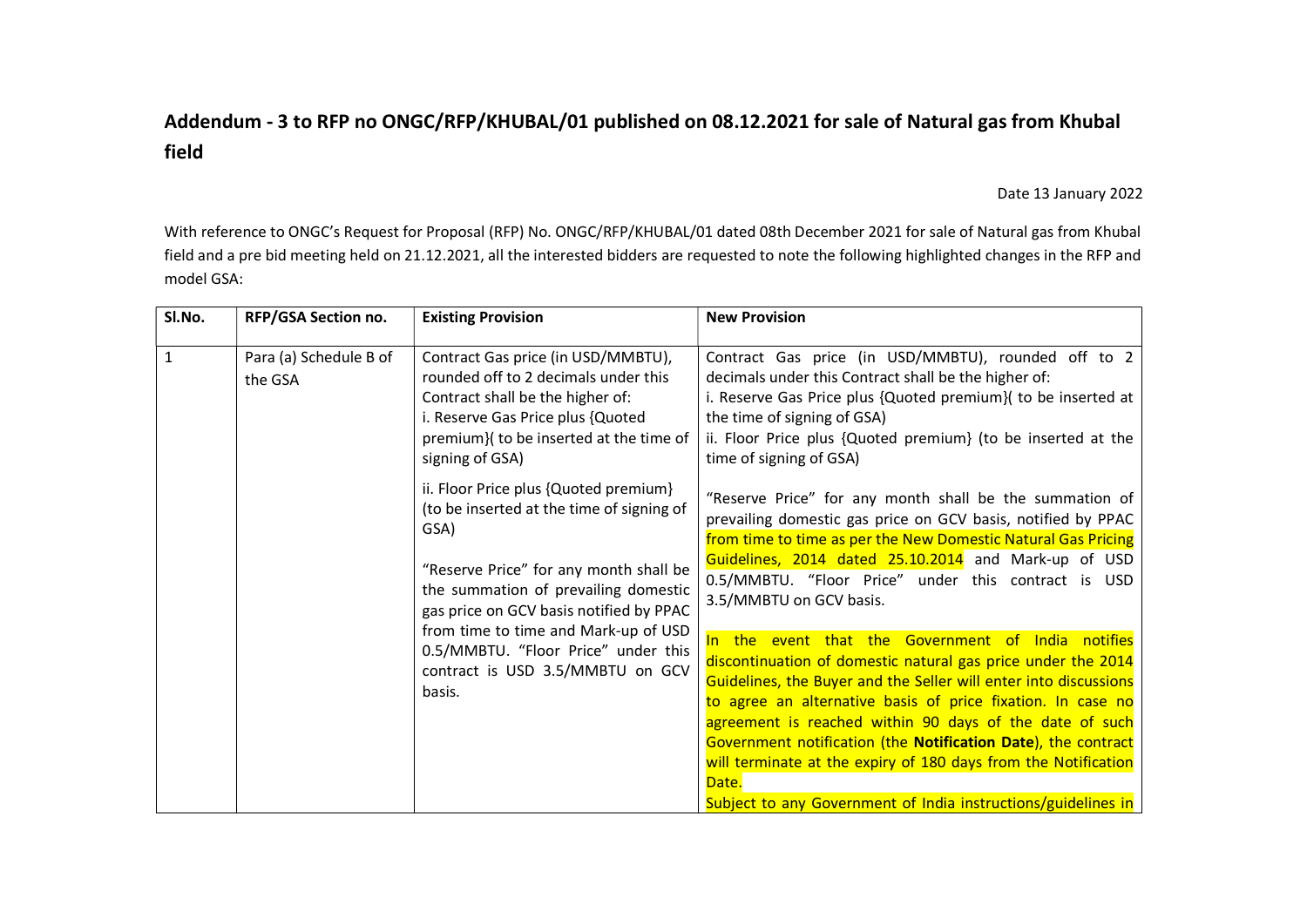| SI.No.         | RFP/GSA Section no.                   | <b>Existing Provision</b>                                                                                                                                                                                                                                                           | <b>New Provision</b>                                                                                                                                                                                                                                                                                                                                                                                                                                                                                                                                                                                                                                                                                                                                                                                                                                                                                                                                                                                                                                                                                                                                                                                  |
|----------------|---------------------------------------|-------------------------------------------------------------------------------------------------------------------------------------------------------------------------------------------------------------------------------------------------------------------------------------|-------------------------------------------------------------------------------------------------------------------------------------------------------------------------------------------------------------------------------------------------------------------------------------------------------------------------------------------------------------------------------------------------------------------------------------------------------------------------------------------------------------------------------------------------------------------------------------------------------------------------------------------------------------------------------------------------------------------------------------------------------------------------------------------------------------------------------------------------------------------------------------------------------------------------------------------------------------------------------------------------------------------------------------------------------------------------------------------------------------------------------------------------------------------------------------------------------|
| 1(i)           | Clause no. 5.1.4 of the<br><b>RFP</b> | Contract Gas price (in USD/MMBTU<br>rounded off to 2 decimals) shall be the<br>higher of the<br>(a) Reserve Gas Price + Quoted<br>Premium (P) or<br>(b) Floor Price + Quoted Premium (P)<br>The "Floor Price" (in USD/MMBTU on<br>GCV) is "USD 3.5/MMBTU".                          | the matter, during the period of 180 days from the Notification<br>Date, the last notified price published under the 2014<br>Guidelines by the Government (subject to floor price) will<br>continue.<br>Contract Gas price (in USD/MMBTU rounded off to 2 decimals)<br>shall be the higher of the<br>(a) Reserve Gas Price + Quoted Premium (P) or<br>(b) Floor Price + Quoted Premium (P)<br>The "Floor Price" (in USD/MMBTU on GCV) is "USD<br>3.5/MMBTU".<br>In the event that the Government of India notifies<br>discontinuation of domestic natural gas price under the 2014<br>Guidelines, the Buyer and the Seller will enter into discussions<br>to agree an alternative basis of price fixation. In case no<br>agreement is reached within 90 days of the date of such<br>Government notification (the Notification Date), the contract<br>will terminate at the expiry of 180 days from the Notification<br>Date.<br>Subject to any Government of India instructions/guidelines in<br>the matter, during the period of 180 days from the Notification<br>Date, the last notified price published under the 2014<br>Guidelines by the Government (subject to floor price) will<br>continue. |
| $\overline{2}$ | Clause no. 1.3 of the<br><b>RFP</b>   | ONGC plans to sell the natural gas to<br>prospective /interested buyer(s) from<br>Khubal field of Tripura Asset, Agartala<br>(Tripura) at the available pressure of 15<br>kg/cm2 (Maximum), ex- Khubal GCS,<br>Khubal, (near Jalabasha, Panisagar,<br>North<br>Tripura)<br>Tripura. | ONGC plans to sell the natural gas to prospective /interested<br>buyer(s) from Khubal field of Tripura Asset, Agartala (Tripura)<br>at the available pressure of 28 kg/cm2 (Maximum), ex- Khubal<br>GCS, Khubal, (near Jalabasha, Panisagar, North Tripura)<br>Tripura. Interested/prospective Gas Consumers can source                                                                                                                                                                                                                                                                                                                                                                                                                                                                                                                                                                                                                                                                                                                                                                                                                                                                               |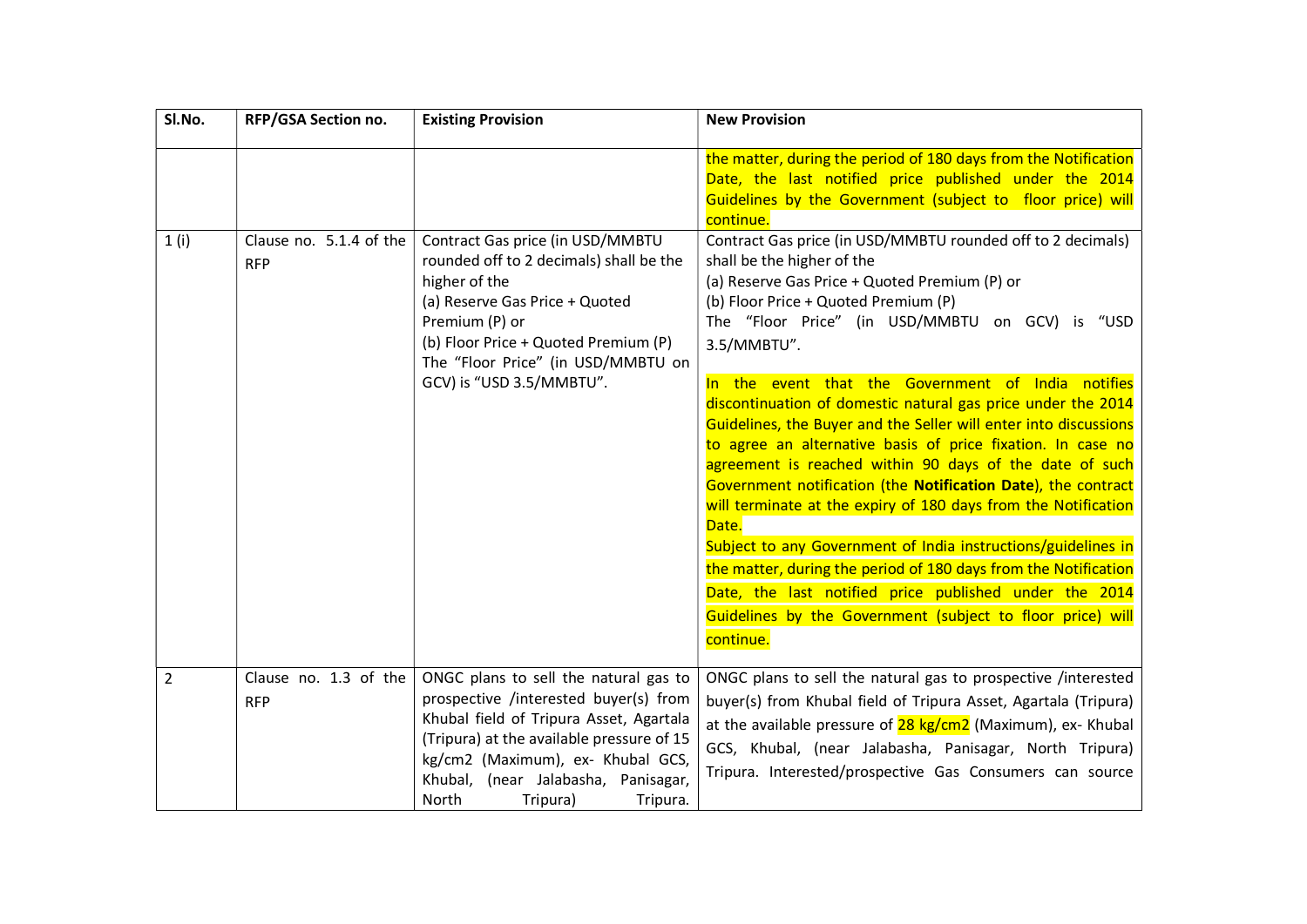| SI.No.         | RFP/GSA Section no.                                                       | <b>Existing Provision</b>                                                                                                                                                                      |                                                                                                                                                                                  | <b>New Provision</b>                                    |                                                                                                                                                                                                                                              |                                                                                                                   |                                                        |  |
|----------------|---------------------------------------------------------------------------|------------------------------------------------------------------------------------------------------------------------------------------------------------------------------------------------|----------------------------------------------------------------------------------------------------------------------------------------------------------------------------------|---------------------------------------------------------|----------------------------------------------------------------------------------------------------------------------------------------------------------------------------------------------------------------------------------------------|-------------------------------------------------------------------------------------------------------------------|--------------------------------------------------------|--|
|                |                                                                           | Interested/prospective Gas Consumers<br>available<br>source<br>gas<br>by<br>can                                                                                                                |                                                                                                                                                                                  | available gas by participating in this Auction process. |                                                                                                                                                                                                                                              |                                                                                                                   |                                                        |  |
| $\overline{3}$ | clause 3.5.3 of the RFP                                                   | participating in this Auction process.<br>Bidder to provide Security Deposit for<br>an amount equivalent to the value with<br>respect to the volume quoted as<br>provided in the table below : |                                                                                                                                                                                  | table below:                                            | Bidder to provide Security Deposit for an amount equivalent to<br>the value with respect to the volume quoted as provided in the                                                                                                             |                                                                                                                   |                                                        |  |
|                |                                                                           | Sr.No.                                                                                                                                                                                         | <b>Bid</b><br>Volume<br>(in<br>range<br>SCMD)                                                                                                                                    | Amount of<br>Security<br>Deposit                        | Sr.No.                                                                                                                                                                                                                                       | Bid Volume range (in<br>SCMD)                                                                                     | of<br>Amount<br>Security<br>Deposit<br>(INR)<br>Lakhs) |  |
|                |                                                                           | 1                                                                                                                                                                                              | 10000<br>to<br>40000                                                                                                                                                             | (INR Lakhs)<br>12.00                                    | $\mathbf{1}$<br>$\overline{2}$<br>$\overline{3}$                                                                                                                                                                                             | 10000 to 40000<br>>40000 to 70000<br>> 70000 to 100000                                                            | 12.00<br>23.00<br>38.00                                |  |
|                |                                                                           | $\overline{2}$                                                                                                                                                                                 | >40000<br>to<br>70000                                                                                                                                                            | 23.00                                                   |                                                                                                                                                                                                                                              |                                                                                                                   |                                                        |  |
|                |                                                                           | 3                                                                                                                                                                                              | > 70000<br>to<br>100000                                                                                                                                                          | 38.00                                                   |                                                                                                                                                                                                                                              | During the bidding process, the upper limit of the volume<br>quotes would be restricted based on the amount of SD |                                                        |  |
|                | During the bidding process, volume<br>quotes would be restricted based on |                                                                                                                                                                                                | submitted in the respective Bid volume range, given in the<br>above table. Further, during the bidding process, Bidder will<br>not be allowed to reduce the Bid volume below the |                                                         |                                                                                                                                                                                                                                              |                                                                                                                   |                                                        |  |
|                |                                                                           | the amount of SD submitted in the<br>respective Bid volume range given in<br>the above table against the Security<br>Deposit submitted. Bidder will not be                                     |                                                                                                                                                                                  |                                                         |                                                                                                                                                                                                                                              | provisionally allocated volume.                                                                                   |                                                        |  |
|                |                                                                           | allowed to revise the Bid volume<br>beyond the range specified for security<br>deposit submitted.                                                                                              |                                                                                                                                                                                  |                                                         |                                                                                                                                                                                                                                              |                                                                                                                   |                                                        |  |
| 4              | Clause no. 5.1.8 of the<br><b>RFP</b>                                     | During the E-Bidding Process, the<br>volume bid can be increased<br><b>or</b><br>decreased, provided that the 'Bid<br>against<br>price'<br>is<br>simultaneously                                |                                                                                                                                                                                  |                                                         | During the E-Bidding Process, the volume bid can be increased<br>or decreased, provided that the 'Bid against price' is<br>simultaneously increased. The volume can be increased or<br>decreased by 10,000 SCMD. However, during the bidding |                                                                                                                   |                                                        |  |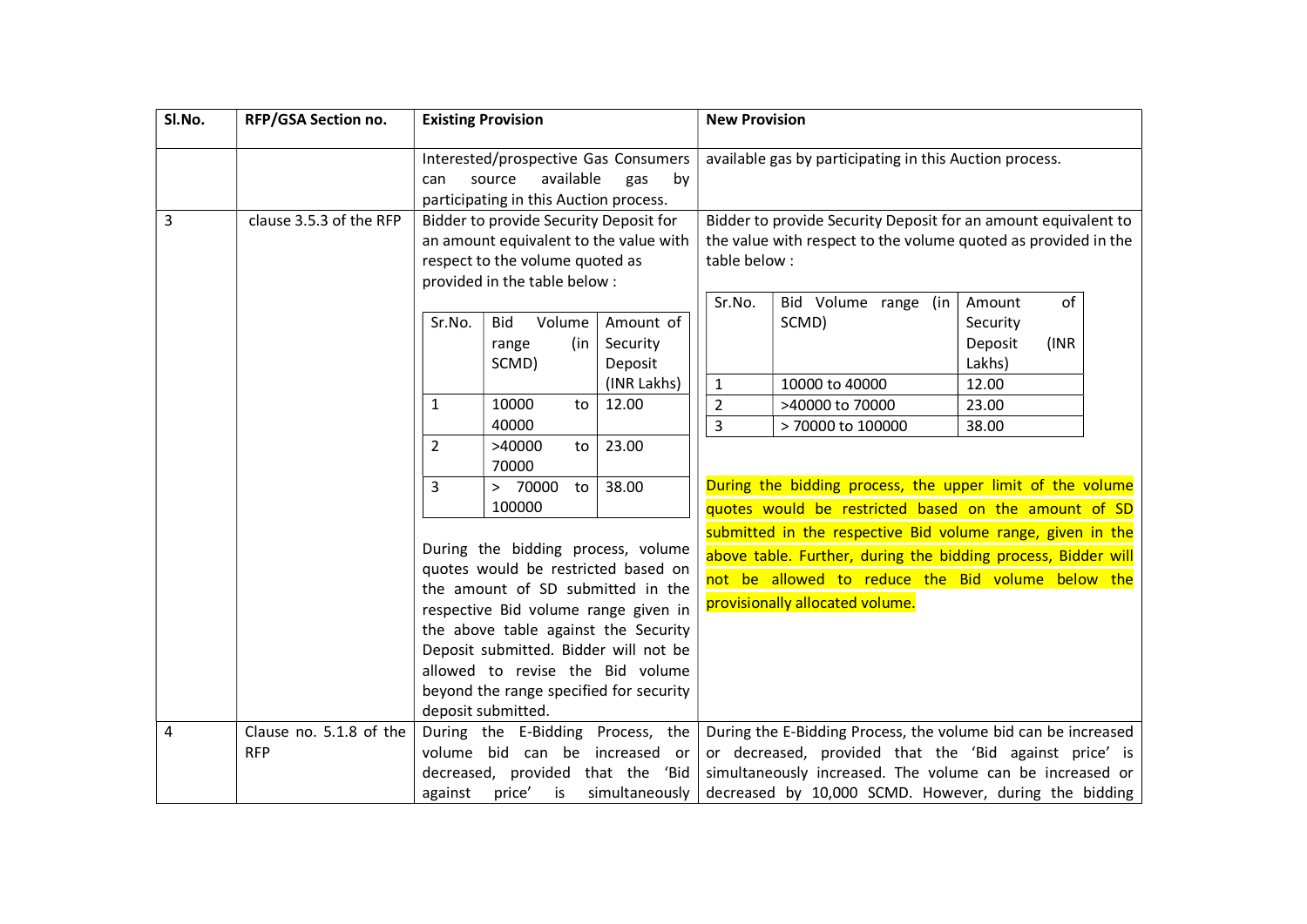| SI.No.         | RFP/GSA Section no.                   | <b>Existing Provision</b>                                                                                                                                                                                                                                                                                                                                                           | <b>New Provision</b>                                                                                                                                                                                                                                                                                                                                                                                                                                                                                                                                                                                                                                                        |  |  |
|----------------|---------------------------------------|-------------------------------------------------------------------------------------------------------------------------------------------------------------------------------------------------------------------------------------------------------------------------------------------------------------------------------------------------------------------------------------|-----------------------------------------------------------------------------------------------------------------------------------------------------------------------------------------------------------------------------------------------------------------------------------------------------------------------------------------------------------------------------------------------------------------------------------------------------------------------------------------------------------------------------------------------------------------------------------------------------------------------------------------------------------------------------|--|--|
|                |                                       | increased.<br>The<br>volume<br>can<br>be<br>increased or decreased by 10,000<br>SCMD.                                                                                                                                                                                                                                                                                               | process, Bidder will not be allowed to reduce the Bid below<br>the provisionally allocated volume                                                                                                                                                                                                                                                                                                                                                                                                                                                                                                                                                                           |  |  |
| 5              | Clause no. 5.5.5 of the<br><b>RFP</b> | The volume bid can be increment or<br>decrement during the bidding process<br>and ticker size for the volume Bid shall<br>be 10,000 SCMD, however the volume<br>bid should be in the range of minimum<br>offered quantity of 10,000 SCMD to<br>maximum offered quantity of 100,000<br>SCMD. The Volume bid can be<br>increased or decreased provided the<br>price bid is increased. | During the bidding process, the volume bid can be<br>incremented or decremented in multiple of ticker size of 10000<br>SCMD, however the volume bid should be in the range of<br>minimum offered quantity of 10,000 SCMD to maximum<br>offered quantity of 100,000 SCMD. The Volume bid are subject<br>to the SD submitted and can be increased or decreased<br>provided the price bid is increased. However, during the<br>bidding process, Bidder will not be allowed to reduce the Bid<br>below the provisionally allocated volume.                                                                                                                                      |  |  |
| 6              | 5.5.7 of the RFP                      | The Tenure bid can be increment or<br>decrement during the bidding process<br>and ticker size for the Tenure Bid shall<br>be 1 year, however the Tenure Bid<br>should be in the range of 3 to 5 years.<br>The Tenure bid can be increased or<br>decreased provided the price bid is<br>increased.                                                                                   | During the bidding process, the Tenure bid can be incremented<br>or decremented in multiple of ticker size of 1 year, however<br>the Tenure Bid should be in the range of 3 to 5 years. The<br>Tenure bid can be increased or decreased provided the price<br>bid is increased.                                                                                                                                                                                                                                                                                                                                                                                             |  |  |
| $\overline{7}$ | 5.5.8 of the RFP                      | All the qualified bidders, during the e-<br>auction process would be able to see<br>the quantity of gas allocated out of<br>initially quoted quantity against their<br>quoted price and current price range of<br>allocation. However Bidders would not<br>be able to see the allocated volumes of<br>other bidder/s.                                                               | All the qualified bidders, during the e-auction process would<br>be able to see the quantity of gas allocated out of initially<br>quoted quantity against their quoted price and current price<br>range of allocation. However Bidders would not be able to see<br>the allocated volumes of other bidder/s. With every increase in<br>the Price Bid, the Bidder will be allowed to modify either the<br>Volume Bid or the Tenure Bid but not both at the same time<br>against the said increase of the Price Bid. It is clarified that for<br>the next increase(s) of the Price Bid, the Bidder can again make<br>the choice between modifying the Volume Bid or the Tenure |  |  |